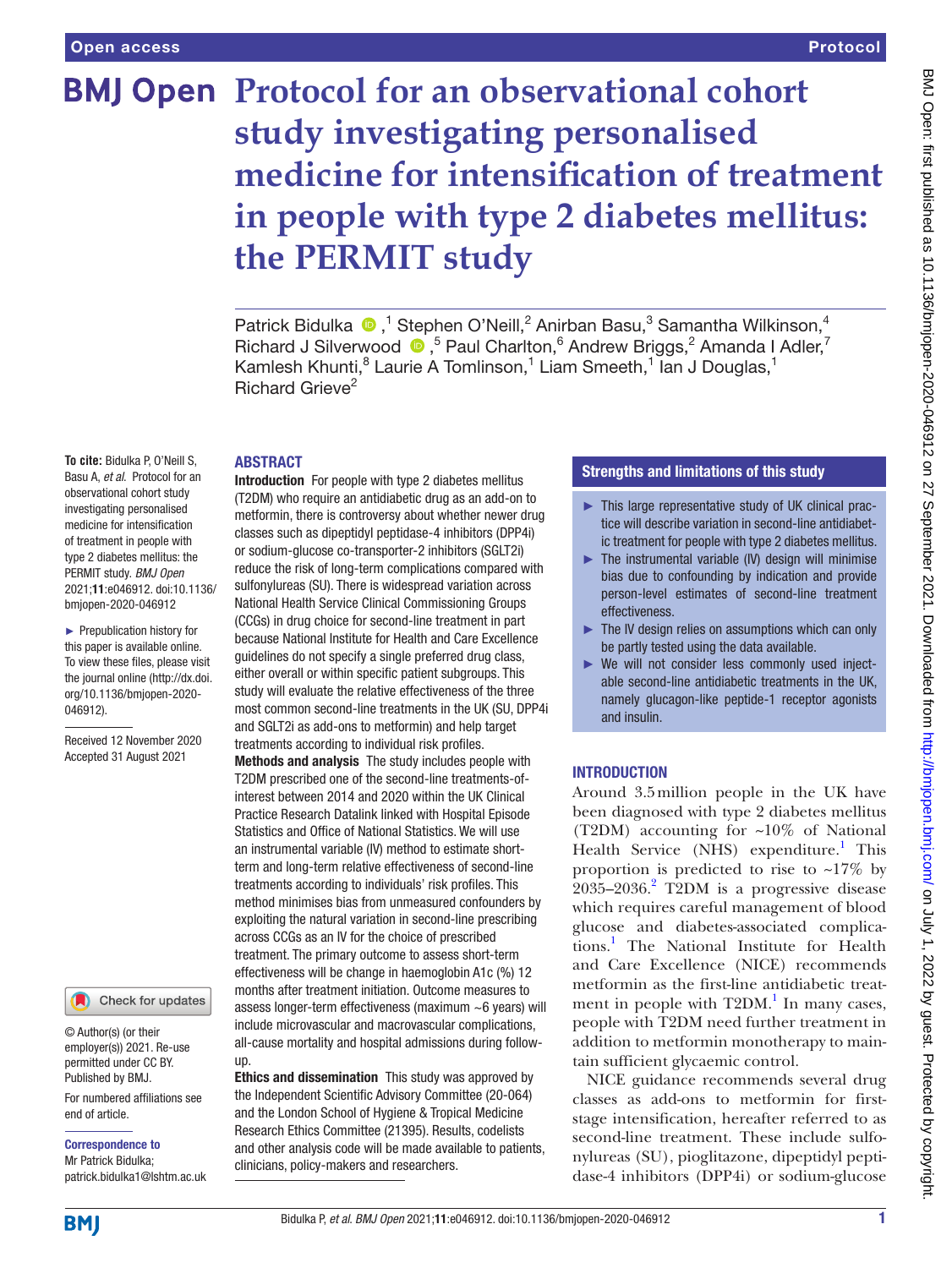co-transporter-2 inhibitors (SGLT2i).<sup>1 3</sup> NICE guidance recommends considering individual clinical circumstances when selecting T2DM drug treatment. For instance, SGLT2i are recommended as second-line treatment if the person is at high risk of hypoglycaemia or when SU are not tolerated or are contraindicated. $1^3$  However, these guidelines do not specify a single preferred drug class, either overall or within specific groups sharing clinical characteristics.<sup>[1](#page-7-0)</sup> Research using a representative sample of the UK primary care population up to 2017 showed that SU, DPP4i and SGLT2i, each in combination with metformin, are the most commonly prescribed second-line treatments.<sup>[4](#page-8-1)</sup>

There is wide variation in the proportion of people prescribed these drugs in addition to metformin across NHS Clinical Commissioning Groups (CCGs), who commission local NHS services, suggesting clinician pref-erence may influence treatment choice.<sup>[4](#page-8-1)</sup> In particular, the variation in SGLT2i prescribing suggests that some clinicians may prescribe these drugs even for those patients who are not considered at high risk of hypoglycaemia and therefore eligible for SU.

Similar to NICE guidance, an international consensus statement published in 2018 did not specify a single preferred drug class for second-line treatment, but recommended that choice is 'personalised' to individual characteristics and risk profiles. This statement was updated in 2019 in light of new evidence supporting SGLT2i or glucagon-like peptide-1 receptor agonist (GLP1RA) use after metformin for those with atherosclerotic cardiovas-cular disease (CVD), or those at high CVD risk.<sup>[5](#page-8-2)</sup> However, regulators, clinicians and patients remain uncertain about how best to tailor second-line antidiabetic treatment based on individual characteristics.

Meta-analyses have reported that compared with other antidiabetic treatments, second-generation or third-generation SU are not associated with higher risk of death or cardiovascular (CV) events.<sup>67</sup> A recent CV outcome trial reported that the safety profile of glimepiride (SU drug class) was similar to linagliptin (DPP4i drug class).[8](#page-8-4) Several placebo-controlled trials reported that SGLT2i reduced major CV events in people with T2DM.<sup>9-12</sup> While head-to-head randomised controlled trials (RCTs) can provide unbiased estimates of relative effectiveness, the range and number of participants included in head-to-head RCTs of alternative second-line treatments are insufficient to provide reliable estimates of long-term effectiveness according to individual-level risk profiles.[13–15](#page-8-6)

Observational studies comparing outcomes of alternative second-line drug regimens have reported that SU, DPP4i and SGLT2i combined with metformin are all associated with haemoglobin A1c (HbA1c) reductions compared with metformin alone<sup>16 17</sup>; however, some reported that SU are associated with higher risk of CV events.<sup>7 18</sup> These observational studies did not recognise that people who receive SU may have been a more severe case mix according to unmeasured prognostic variables

(eg, frailty) meaning results are likely biased due to confounding by indication.<sup>19</sup>

# Aims and objectives

This study aims to investigate the relative effectiveness of SU, DPP4i or SGLT2i in combination with metformin as second-line antidiabetic drug treatments on key T2DM outcomes, and how treatment decisions should be tailored to an individual's risk factor profile to maximise clinical benefit. We will use advanced quantitative methods to minimise the impact of confounding by indication and allow for heterogeneity according to patient characteristics.

The study's objectives are to: (1) Describe baseline characteristics and treatment patterns overall, and by clinically important subgroups, for SU, DPP4i and SGLT2i in combination with metformin as second-line T2DM treatment; (2) Estimate the relative short-term (12 month) effectiveness of SU, DPP4i or SGLT2i combined with metformin on levels of HbA1c, overall and according to individual risk-factor profiles and (3) Estimate the longterm (maximum ~6 years) effectiveness of SU, DPP4i or SGLT2i combined with metformin on incident microvascular and macro-vascular complications, overall and according to individual risk-factor profiles.

# METHODS AND ANALYSIS

# Data resources

We will identify the study population using the UK Clinical Practice Research Datalink (CPRD), $20\frac{2}{1}$  a pseudonymised primary care database which includes detailed demographic/lifestyle data, clinical diagnoses and measurements, primary care prescriptions, referrals and laboratory test results for approximately 20% of the UK population. Both the CPRD Gold and Aurum datasets will be used to identify people eligible for inclusion, providing a representative population of people with T2DM eligible for the second-line treatments of interest. $20\,21$ 

Linkage to Hospital Episode Statistics (HES) is available for approximately 70% of English practices and will be used to gather secondary care data for the study population. HES Admitted Patient Care data includes complete in-patient admissions data to all NHS hospitals in England.<sup>22</sup> These secondary care data include admission and discharge dates, diagnoses and other descriptive information (eg, ethnicity). Linkages will also be made to the Office of National Statistics to obtain mortality data and the Index of Multiple Deprivation (IMD) as a personlevel proxy of socioeconomic status (SES).

#### Sample selection/study population

The study population will include people registered with a CPRD-contributing practice, aged 18 years or older, diagnosed with T2DM who intensify antidiabetic treatment from metformin-monotherapy to a combination of metformin and SU, DPP4i or SGLT2i (second-line treatment) between 2014 and 2020 ([figure](#page-2-0) 1).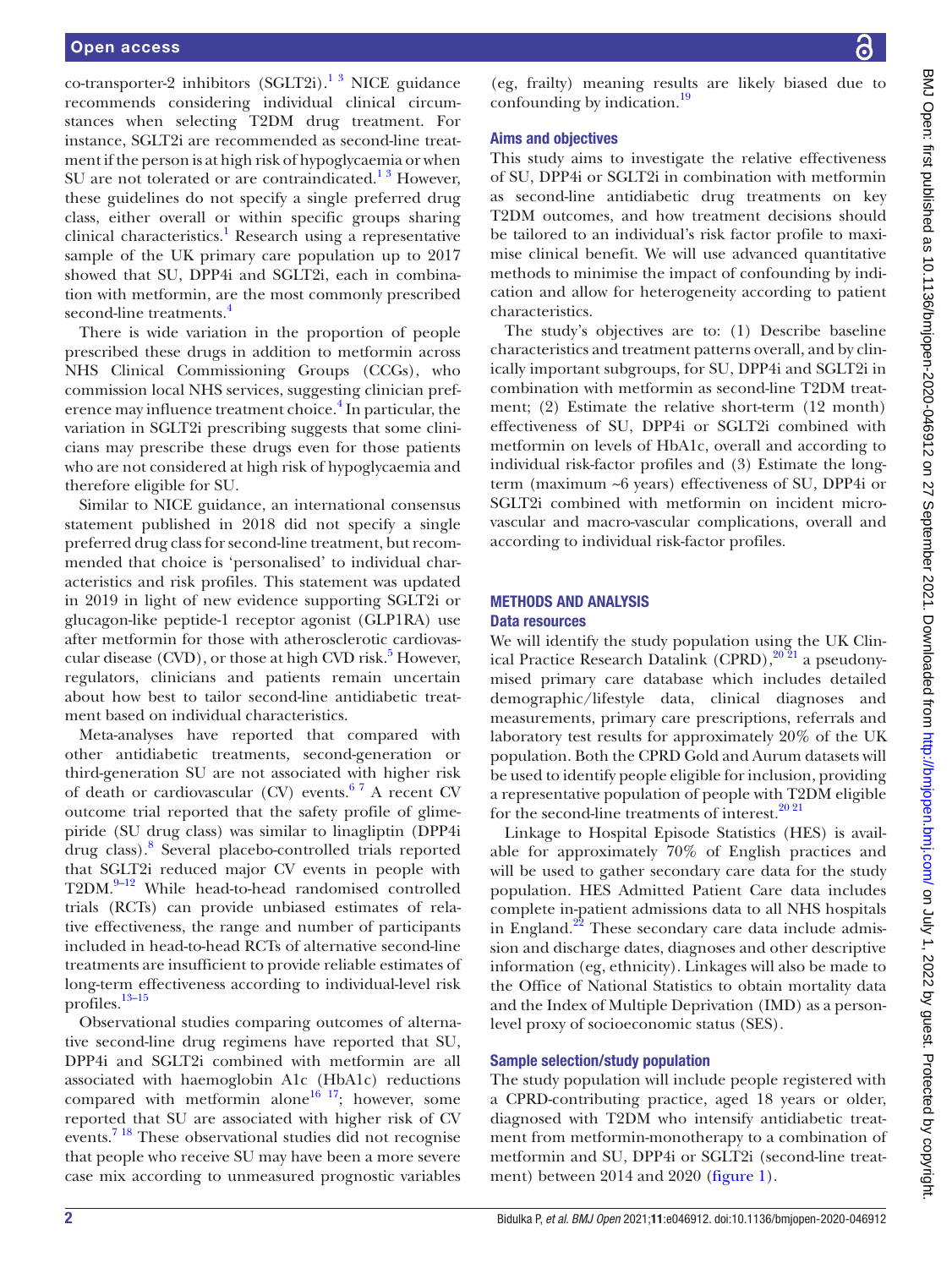

<span id="page-2-0"></span>Figure 1 Flow diagram illustrating the identification of the study cohort of people with type 2 diabetes mellitus (T2DM) who initiate second-line antidiabetic treatment with metformin and one of sulfonylurea (SU), dipeptidyl peptidase four inhibitor (DPP4i) or sodium-glucose cotransporter two inhibitors (SGLT2i). CPRD, Clinical Practice Research Datalink; eGFR, estimated glomerular filtration rate; HES, Hospital Episode Statistics; MTF; metformin.

We will identify people within CPRD with at least one prescription for metformin monotherapy and one other antidiabetic medication in primary care between 1 January 2011 and 31 March 2020, registered at a general practice (GP) contributing research-quality data at the prescription date, and registered with their GP for at least 1year prior to the first metformin or other antidiabetic prescription, to ensure that we are studying new users. The study population will be limited to people with a T2DM primary care code, on or before the antidiabetic index date to exclude those prescribed antidiabetic medications for other indications (eg, polycystic ovarian syndrome or pre-diabetes). Using the individual's entire prescribing history with their registered GP, we will include only people who initiate antidiabetic treatment with metformin, and intensify metformin-monotherapy with a first-time prescription for one of the three secondline antidiabetic drug treatments of interest after 1 January 2014. We chose this date for the evaluation of these three treatments as prior to this only a small minority of people in the UK were prescribed SGLT2i.<sup>[4](#page-8-1)</sup> People who intensify with two or more drug classes on the same date, who discontinue metformin monotherapy prior to a prescription for SU, DPP4i or SGLT2i, or who are prescribed a different drug class as second-line treatment (eg, thiazolidinedione (TZD), insulin, GLP1RA) will be excluded. In addition, we will exclude people with estimated glomerular filtration rate (eGFR) below  $30 \text{ mL/min} / 1.73 \text{m}^2$ since SGLT2i are contraindicated for this group. $^{23}$  We will

also exclude women who were pregnant in the 12 months prior to second-line treatment initiation since prescribing guidelines recommend different treatments for pregnant and breastfeeding women.<sup>[24](#page-8-13)</sup>

# Exposures

Exposure groups will include people prescribed SU, DPP4i or SGLT2i as an add-on to metformin. We will not consider other less commonly prescribed T2DM intensification treatments namely TZD, insulin and GLP1-RA since these treatments combined account for less than  $10\%$  of second-line therapy regimens in the UK.<sup>4</sup>

The first prescription date for second-line treatment will be considered baseline. To reduce misclassification of people who switch treatments rather than add-on to metformin, we require an additional prescription for metformin on the same date or within 60 days after the first prescription for the second-line drug prescription (SU, DPP4i or SGLT2i). This follows precedent research which used the same definition for second-line antidiabetic treatment in the same database.<sup> $4\frac{25}{1}$ </sup> The study will take an intention-to-treat approach, where each person will contribute to the original exposure group to which they were assigned, irrespective of which treatments they may be prescribed subsequently. People will remain exposed until the date the data are censored by death, the patient leaving the GP practice, the GP practice stops contributing to CPRD, or 31 July 2020. We will use the prescription duration recorded in primary care, plus a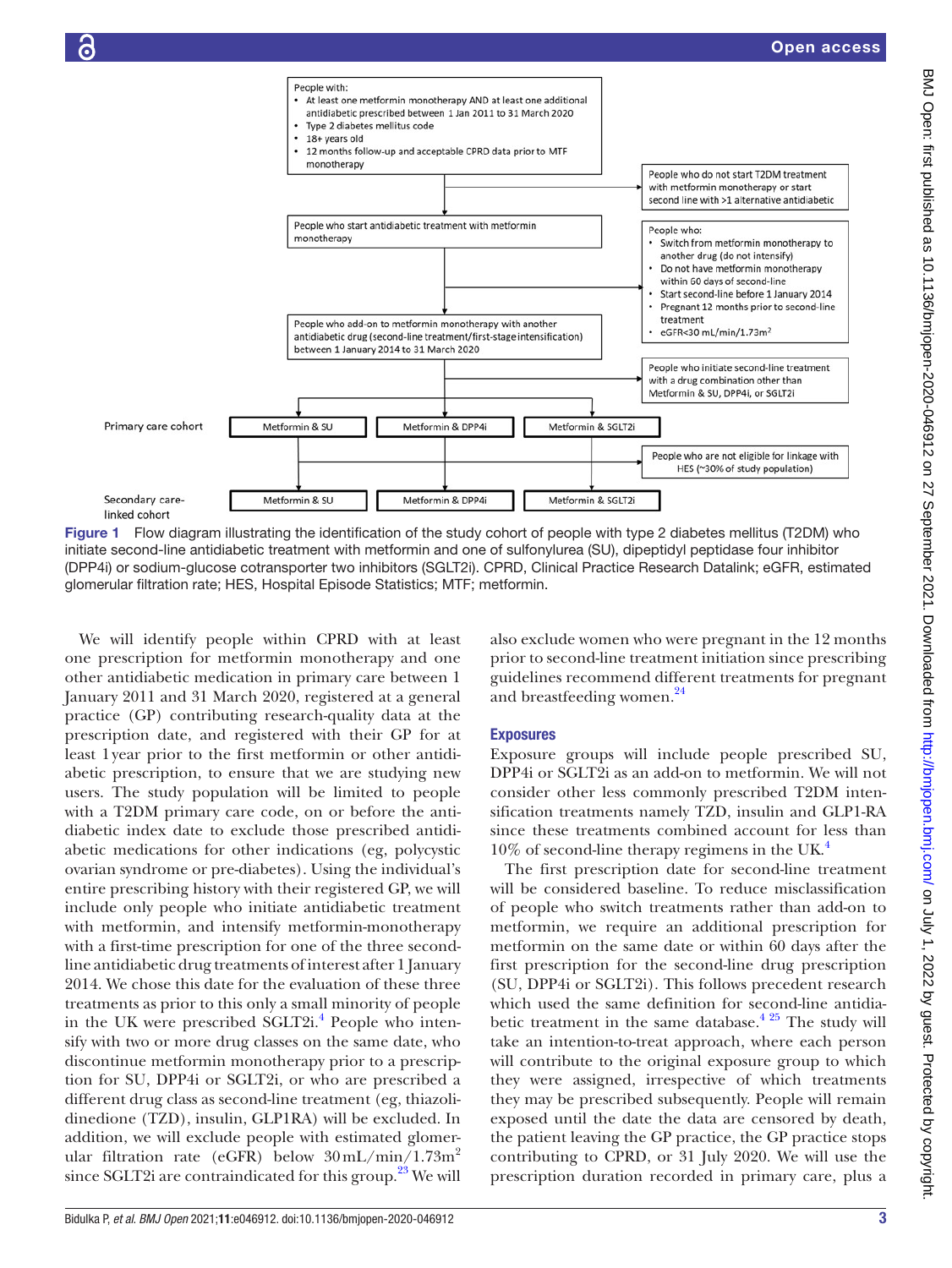#### Open access

60-day grace-period to account for stock-piling medicines, to mark the end of a prescription. Where these data are missing, we will impute the length of prescription with the mean duration of prescription at the practice level, plus the 60-day grace-period, to mark the end of a prescription. Data on subsequent anti-diabetic treatments (third line, fourth line, etc) will be described in those who discontinue second-line treatment.

The study requires information on each person's adherence to antidiabetic treatments. First, to provide a 'baseline' measure of adherence, we require a measure of each person's adherence to metformin monotherapy in the year prior to second-line treatment. We will then assess whether baseline adherence modifies the relative effectiveness of the alternative second-line treatments. Second, we will calculate treatment adherence during the follow-up to help interpret the estimates of the relative effectiveness of the alternative second-line treatments. For both measures of adherence, we will calculate defined daily dose (DDD) from the number of tablets and dosage instructions prescribed versus the duration of the period in question.

#### **Covariates**

We will use primary care demographic data, diagnosis codes (Read or SNOMED for CPRD Gold and Aurum, respectively), and laboratory test results recorded prior to second-line treatment initiation, to define our main list of potential confounders. These include age, sex, IMD, time on first-line antidiabetic treatment (as a proxy for diabetes duration), GP size, relevant coprescriptions prescribed within 60 days of second-line treatment initiation (renin-angiotensin system inhibitors, statins), history of proteinuria and comorbidities at baseline (myocardial infarction (MI), unstable angina, stroke, ischaemic heart disease, hypoglycaemia, congestive heart failure (CHF), chronic kidney disease (CKD), end-stage renal disease (ESRD), cancer (any), advanced eye disease and lower extremity amputation). CKD status will be defined using serum creatinine test results to derive eGFR, using cutpoints defined by the Kidney Disease Improving Global Outcomes guidelines for CKD, but without requiring two measures 3 months apart. $26$  We will also identify HbA1c, systolic blood pressure (SBP), diastolic blood pressure (DBP), eGFR, body weight and body mass index  $(BMI)^{27}$ using values recorded in the 180 days period before the second-line antidiabetic treatment initiation date in the primary care record. Time between baseline clinical measures and second-line treatment initiation will also be included as covariates. We will follow previous observational research, $^{28}$  in undertaking secondary analyses that include additional potential confounders that are defined in primary care records, but for which we anticipate relatively high levels of missing data, namely: ethnicity, high-density lipoprotein (HDL), low-density lipoprotein (LDL), total cholesterol, triglycerides, smoking and alcohol status. In the HES-linked cohort, we will use International Classification of Diseases 10th Revision (ICD-10)

diagnosis codes recorded as part of previous hospitalisations in conjunction with primary care data to define comorbidities. We will also use ethnicity recorded in HES for people whose ethnicity is missing within the primary care data. Codelists for all covariates defined in primary and secondary care will be published alongside study results.

#### **Outcomes**

The primary outcome for objective 2 (short-term relative effectiveness) will be absolute change in HbA1c% at 12 months follow-up. This change in  $HbA1c\%$  will be quantified by contrasting follow-up versus baseline laboratory test data recorded in CPRD for each exposure. Secondary outcomes that will also be reported at 12 months after baseline include HDL, LDL, total cholesterol, triglycerides, SBP, DBP, eGFR, body weight and BMI. In defining the 12-month follow-up measurement, the available measure that is closest in time to the 12 months from baseline will be used, recognising that within the pilot data, a median interval in HbA1c measurement of 5 months was observed. Patients without the relevant measurement between 9 and 15 months will be designated as having 'missing 12-month data' (see missing data section). We will also report change in HbA1c at  $6-18$ , 24–30 and 36months follow-up, again using the closest HbA1c measure in the 3 months before and after the follow-up time point of interest.

Outcomes for long-term relative effectiveness (objective 3) will include macrovascular and microvascular conditions such as CV outcomes (MI, CHF, unstable angina, stroke), renal outcomes (nephropathy, ESRD, 40% decline in eGFR from baseline<sup>[29](#page-8-17)</sup>) and lower limb amputation. Additional outcomes will include hypoglycaemia, time-to-cessation of second-line treatment or treatment switching, adherence calculated according to DDD, allcause mortality and number of hospital admissions (any reason).

The assessment of long-term outcomes will use the maximum available follow-up. The investigation of microvascular and macrovascular complications including any hospitalisations will require HES data linked to CPRD, and so the patients in the CPRD cohort who cannot be linked to HES (an expected 30%–40%) will be excluded from this aspect of the evaluation.<sup>20 21</sup> Hospital admissions, including microvascular and macrovascular complications, will be identified in HES using ICD-10 diagnosis codes. Clinical diagnoses in primary care coded using Read (CPRD Gold) or SNOMED (CPRD Aurum) codes will be used in addition to secondary care data to identify outcome events. eGFR will be calculated using serum creatinine recorded in primary care as an input in the CKD-EPI formula.<sup>30</sup> We will define nephropathy as new-onset albuminuria or eGFR  $\langle 60 \text{ mL/min} / 1.73 \text{m}^2$ in people with eGFR ≥60 mL/min/1.73m<sup>2</sup> and no raised albumin to creatinine ratio within 2years of secondline treatment initiation. A 40% decline in eGFR will be defined as an eGFR measure ≤40% of baseline eGFR.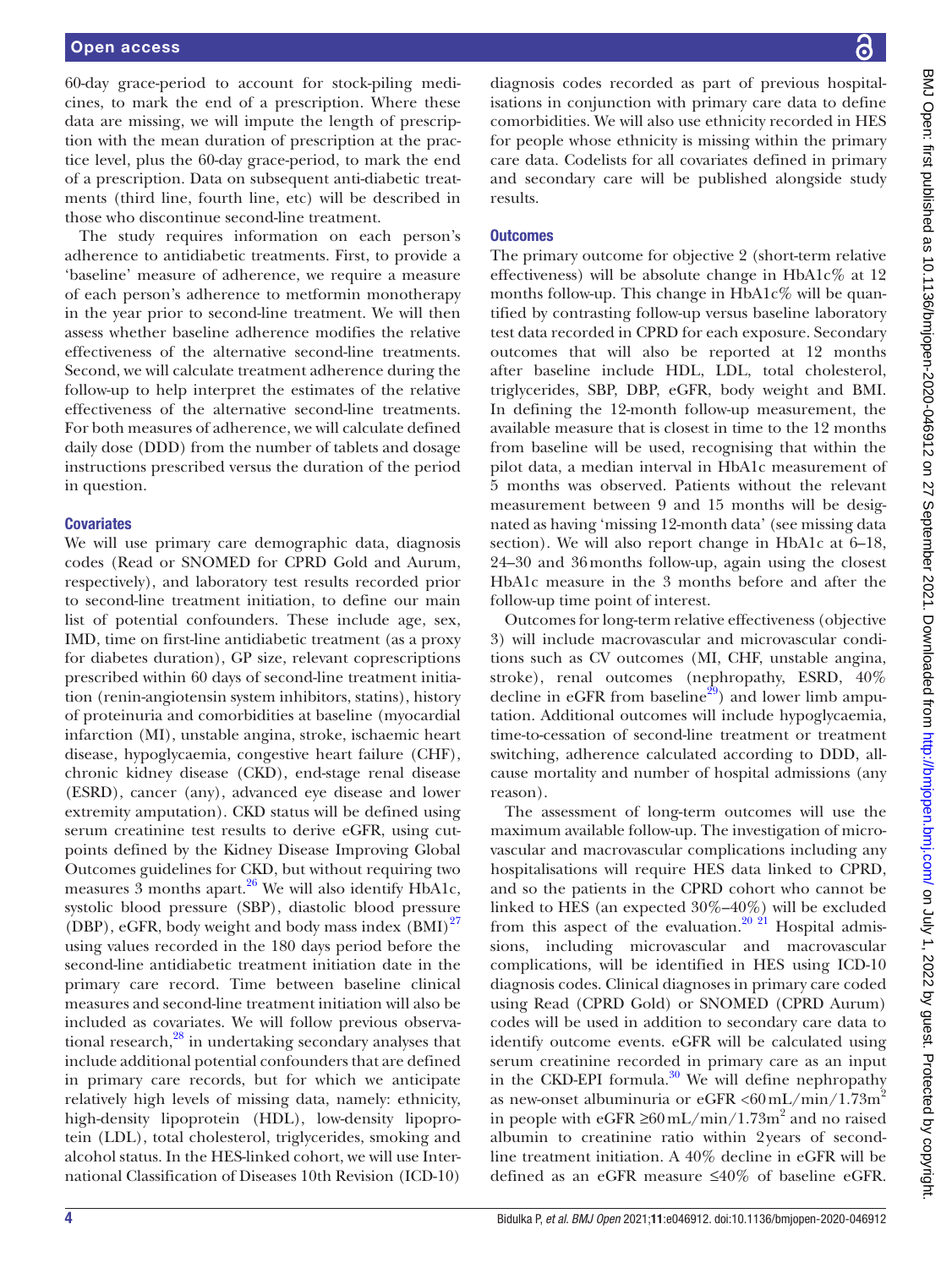ESRD will be identified by primary care coding for ESRD and/or renal replacement therapy (RRT) by the GP.

#### Analytical approach

# Objective 1: Describing UK treatment patterns for secondline T2DM treatment, and summarising the results of relevant published RCTs to contextualise the study findings

We will describe trends in prescribing for T2DM secondline treatment for the duration of the study period across the UK and between CCGs. This analysis will update previous research which described the same second-line treatment use in the UK from 2000 to 2017, and will employ similar methods.<sup>[4](#page-8-1)</sup> These descriptive statistics will inform the assessment of the validity of the assumptions that underlie the overall study design. Baseline characteristics listed in the covariates section will also be described for this cohort, overall and stratified by exposure group. We will also conduct a literature review to summarise published RCTs which describe the relative effectiveness of alternative second-line antidiabetic treatments of interest to this study. This will help contextualise the results of this observational study (cf. objectives 2 and 3). We will consider reasons for any possible differences between this observational study compared with published RCTs, including residual confounding and differences in the study populations.

# Objectives 2 and 3: Instrumental variable (IV) design to estimate relative treatment effectiveness overall and by subgroup

Studies which apply traditional risk adjustment approaches with little information on case severity may provide biased estimates of treatment effectiveness. We will therefore use an IV design $\frac{31\,32}{1}$  to estimate treatment effectiveness in the presence of residual confounding. The IV for second-line drug treatment in this study will be each CCG's prescribing history, recognising that the choice of second-line treatment may involve the hospital diabetologist, the GP, other healthcare professionals, and the individual. We will define 'CCG prescribing history' as the proportion of people prescribed each second-line treatment in the CCG for the last complete calendar year prior to the treatment intensification currently under consideration. This IV encourages receipt of the



<span id="page-4-0"></span>Figure 2 Instrumental variable design to be applied in this study comparing three options for second-line antidiabetic treatment. CCG, Clinical Commissioning Group; DPP4i, dipeptidyl peptidase-4 inhibitors; HbA1c, haemoglobin A1c; SGLT2i, sodium-glucose cotransporter-2 inhibitor; SU, sulfonylureas.

treatment but does not have a direct effect on outcomes except through the treatment prescribed [\(figure](#page-4-0) 2). Using CCG prescribing history as the IV follows pharmacoepidemiological research $32$  that uses provider preference as an instrument for treatment prescribed.

In our pilot CPRD data, $<sup>4</sup>$  $<sup>4</sup>$  $<sup>4</sup>$  the proportions of people</sup> prescribed each second-line treatment regimen varied widely. For example, in 2014 the ranges across CCGs were 5%–100% (SU), 0%–90% (DPP4i) and 0%–35% (SGLT2i).[4](#page-8-1) These proportions have changed over time but similar people received different second-line treatment regimens simply according to CCG prescribing preference or time period.<sup>[4](#page-8-1)</sup>

This study's design will exploit this wide variation in the choice of second-line treatment. We will use this IV to estimate the relative effectiveness of alternative secondline treatments while minimising bias from unobserved confounding. We will use a 'local IV estimator'<sup>33</sup> to allow for heterogeneity according to unobserved characteristics (eg, lifestyle choices) as well as observed characteristics (eg, baseline HbA1c) when reporting the relative effectiveness of the alternative second-line treatments according to individual risk factor profiles.

# IV assumptions

The validity of our IV design relies on three key assumptions: the IV must (1) strongly predict the treatment prescribed; (2) be independent of baseline unmeasured covariates; and (3) only affect the outcome through the treatment prescribed. $31$  The IV design will lead to bias if the prescribing history of the CCG has a direct effect on the outcome. We carefully assessed whether the CCG's prescribing history met the criteria for an IV. Our pilot data showed it was strongly associated with the secondline treatment regimen prescribed (assumption 1). We also found that prescribing history balanced the observed covariates (assumption 2, [figure](#page-5-0) 3). We are unable to assess empirically whether clinicians' prescribing history is independent of unmeasured confounders; however, it is likely that participants will attend their local GP without considering their prescribing history, and unlikely that the CCGs prescribing history would have a direct effect on outcomes (assumption 3). For example, it is unlikely that simply because a CCG shows a preference for prescribing SU the participants' outcomes would be better (or worse) regardless of the treatment actually prescribed. We will reassess each assumption using the full study dataset and undertake sensitivity analyses to test these assumptions.

# Power considerations

Power calculations were conducted prior to accessing study data. Clinically meaningful between-treatment difference in HbA1c from baseline is considered to be 0.3percentage points (eg, from 8.0% to 7.7%) by the European Medicines Agency<sup>[34](#page-8-22)</sup> and 0.5 percentage points by NICE. $35$  We based our power calculations on these numbers and assuming an SD of  $2.4^{36}$  We follow methodological recommendations for power calculations with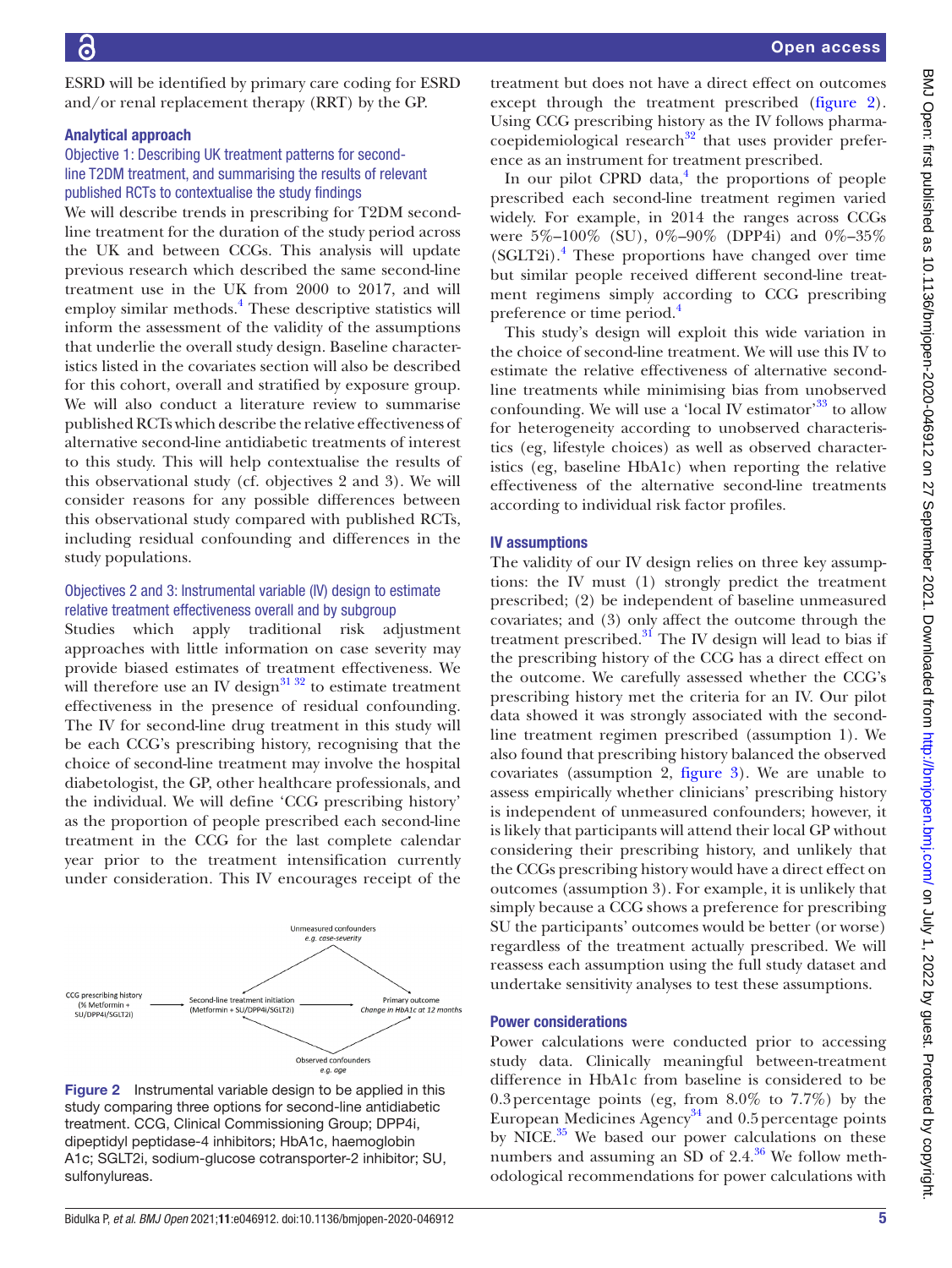These demonstrate that clinician choice of different first-stage intensification therapies show remarkably little relationship with clinical risk factors, strongly suggesting the IV approach will produce balanced and valid comparison groups

(A) Preference for DPP4i prescription (prescriptions of DPP4i excluding current participant / total prescriptions) by year and CCG.

(B) Preference for SGLT2i prescription (prescriptions of SGLT2i excluding current participant / total prescriptions) by year and CCG.





IV designs and consider that the proportion of people who actually receive the treatment predicted by the IV is 80%, but also consider scenarios where the IV is weaker (70% compliance) and stronger (90% compliance).<sup>31</sup> We require 80% power at the 5% (two-sided) level of statistical significance, with a Bonferroni correction to account for multiple comparisons to get a familywise error rate of 5%. [Table](#page-5-1) 1 shows the requisite sample sizes of the two treatment groups projected to have the fewest participants (SU and SGLT2i). The study will include approximately 25700 participants (SU=6000, DPP4i=13000, SGLT2i=6700) based on an initial feasibility count, which will be more than sufficient for detecting whether clinically significant differences in the primary endpoint are statistically significant.

# Planned analyses

We will examine the relevant trends in prescribing between 2014 and 2020 by CCG, and by year, and summarise baseline covariates using data collected prior to the index date for second-line treatment.

We will provide personalised estimates of treatment effectiveness using the local IV (LIV) approach<sup>33 37</sup> to

<span id="page-5-0"></span>predict the counterfactual outcomes that each person would experience if they were prescribed each second-line treatment. We will use probit regression models $38$  to estimate the propensity to receive each treatment according to observed characteristics, and CCG preference for each second-line regimen (the IV). We will estimate the relationship of each outcome with observed characteristics, and the propensity for each second-line treatment using generalised linear models  $(GLMs)$ <sup>39</sup> for continuous and count outcomes. For time-to-event outcomes (eg, time to second-line treatment cessation, time to each microvascular or macrovascular complication), we will recognise that the period of observation may differ across individuals due to censoring. We will describe each endpoint by plotting Kaplan-Meier curves, and estimate each treatment effect using discrete-time hazard models.<sup>40</sup> SEs will be calculated with non-parametric bootstrapping, and will account for clustering of individuals within practices.

These models will be used to estimate the relative effect of prescription of SGLT2i vs SU, DPP4i versus SU and SGLT2i vs DPP4i for the primary and secondary outcomes. Personlevel treatment effects will be calculated as the difference

<span id="page-5-1"></span>

| Table 1 Required sample size (N) for the IV design according to instrument strength (level of compliance) and magnitude of |
|----------------------------------------------------------------------------------------------------------------------------|
| effect size at 80% power and 5% (two-sided) level of statistical significance                                              |

|                                                                                            | Level of compliance (IV strength) |                    |           |                    |      |                    |
|--------------------------------------------------------------------------------------------|-----------------------------------|--------------------|-----------|--------------------|------|--------------------|
| 70%                                                                                        |                                   |                    | 80%       |                    | 90%  |                    |
| Effect size: between-treatment difference in mean HbA1c<br>reduction baseline to 12 months | <b>SU</b>                         | SGLT <sub>2i</sub> | <b>SU</b> | SGLT <sub>2i</sub> | SU   | SGLT <sub>2i</sub> |
| 0.3                                                                                        | 4556                              | 1952               | 3488      | 1495               | 2756 | 1181               |
| 0.4                                                                                        | 2563                              | 1098               | 1962      | 841                | 1550 | 664                |
| 0.5                                                                                        | 1640                              | 703                | 1256      | 538                | 992  | 425                |

DPP4i, dipeptidyl peptidase-4 inhibitors; IV, instrumental variable; SGLT2i, sodium-glucose cotransporter-2 inhibitor; SU, sulfonylureas.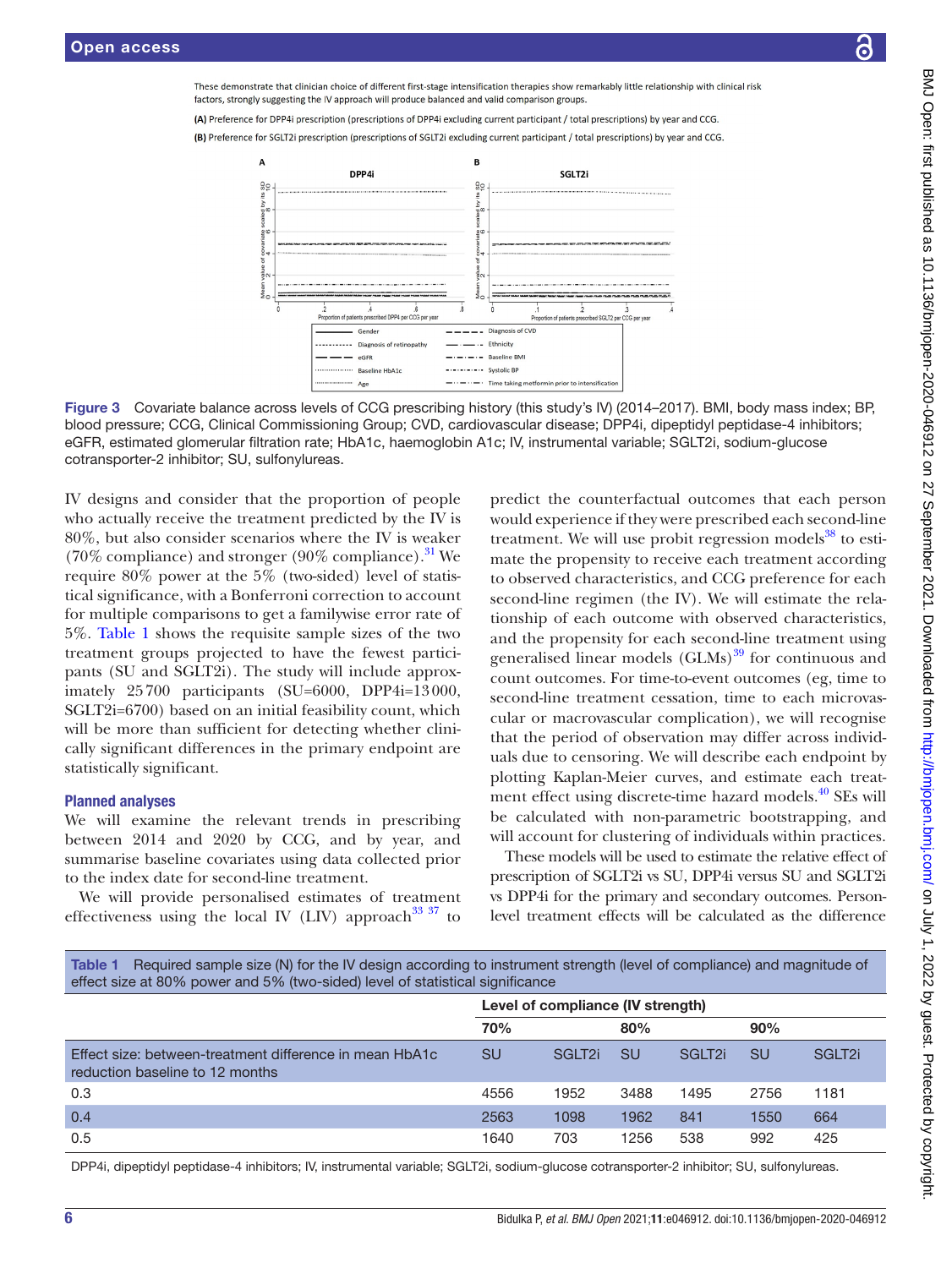in predicted outcomes following prescription of the alternative drugs. These person-level treatment effects will be aggregated to report the relative effectiveness of the treatments prescribed overall, and by prespecified subgroups. These prespecified subgroups will include: people with and without CV comorbidities overall and by subtype of CVD, people with baseline eGFR  $\geq 60$  mL/min/1.73 m<sup>2</sup> vs baseline eGFR < $60$ mL/min/1.73 m<sup>2</sup>, age groups, sex, ethnicity, BMI (based on WHO categorical definition $41$ ), adherence to metformin and baseline HbA1c levels. We will consider finer eGFR subgroupings, age categories and HbA1c levels based on descriptive statistics (objective 1) prior to any relative effectiveness analyses (objectives 2–3). Any additional subgroups will be informed by descriptive statistics of each covariate, and the advice of a panel of healthcare professionals, building on those identified in a literature review. The clinical panellists will include diabetologists, GPs and practice nurses involved in care for people with T2DM.

# Missing data

In our primary analysis, we will use a complete-case approach based on the main potential confounders listed in the covariates section. We will conduct secondary analyses using complete cases for the full list of potential confounders, including those expected to have a high proportion of missing data (see covariates section), which we do not expect to be missing at random. Because we cannot assume covariate measurements are missing at random and the IV model is computationally intensive, we will not use multiple imputation.

We will adopt two main approaches based on the type of missingness for outcome data: (1) linear interpolation using values recorded during follow-up, and (2) inverse probability weighting (IPW) to those people lost to follow-up with no subsequent outcome measure. We will use linear interpolation for values that are intermittently missing during follow-up, for example, if HBA1c at 12 months is required, but the available measures are at 3-month and 17-month follow-up, which fall outside the requisite time window (9–15 months). This method was used in precedent diabetes research with observational data.<sup>42</sup> For those settings, were the patient is lost to follow-up and there is therefore no subsequent HbA1c measure available, we will use IPW, reweighting the data for those with available observations to represent the group lost to follow-up, assuming therefore that the HbA1c data are missing at random. $42\frac{43}{2}$ 

# Sensitivity analyses

We will conduct sensitivity analyses falling under three broad categories: (1) Modified study population inclusion and exclusion criteria to evaluate the validity of our IV assumptions in subgroups where there is arguably less equipoise in the choice of second-line treatment<sup>44</sup>; (2) Comparing the larger primary care unlinked cohort with the primary care population linked to secondary care data (HES) and (3) Evaluating the robustness of our statistical methods.

Under the first category of sensitivity analyses, we will exclude people with contraindications for SU (eg, liver disease) who are prescribed SGLT2i, as this prescribing may not be due to CCG preference. We will also expand the eGFR exclusion to all those with eGFR  $\langle 60 \text{mL/min}/1.73 \text{m}^2 \rangle$  (vs  $eGFR < 30$  mL/min/1.73m<sup>2</sup> in the main analysis). In addition, we will include people who are censored or die during the first 60 days after a prescription for SU, DPP4i or SGLT2i without a prescription for metformin in the same time period to consider the impact of potentially misclassifying these people as switching from metformin monotherapy instead of adding on to metformin monotherapy. Under the second category of sensitivity analyses, we will repeat the analyses for objectives 1 and 2 limited to the HES-linked subpopulation from CPRD who are eligible for the long-term outcomes (objective 3). Third, we will assess the robustness of findings to alternative statistical models for the LIV approach, outcome regressions and alternative approaches to handling missing data.<sup>45</sup>

# Patient and public involvement

Two PP representatives were consulted when designing this study prior to obtaining funding. One has close family experience of type 1 diabetes as a carer and the other was recently diagnosed with T2DM. Both PP representatives have discussed the study with local patients and obtained future workshop interest. Our PP representatives reinforced that the study design, outcomes and interpretation should recognise the importance of personalising treatment choice according to the individual's experience, and according to their age, weight, ethnicity and more general lifestyle choices. The PP representatives have supported plans for two study workshops that will inform the translation of results to patients and the public. The PP representatives have emphasised the importance of developing accessible preworkshop information to help participants prepare. The PP representatives will help inform the way the study presents and communicates results so they are accessible to patients and the general public.

# Strength and limitations

This study will exploit the natural variation in prescribing patterns for second-line antidiabetic treatment across CCGs within similar groups of people by using an IV study design. This design minimises potential biases resulting from unmeasured confounders, a major limitation in observational research. The large and representative sample from UK primary care will improve the generalisability of this study's results and allow for stratification on prespecified baseline risk factors, helping patients and their providers choose treatments based on personal risk profiles to maximise clinical benefit. While the IV relies on three major assumptions which may limit the validity of our estimates, we will evaluate the strength of our assumptions in sensitivity analyses.

A potential limitation is that the required natural variation in prescribing may not exist for those people who are prescribed SGLT2i as second-line treatment because they do not tolerate or have a contraindication for SU, as per current<sup>6</sup>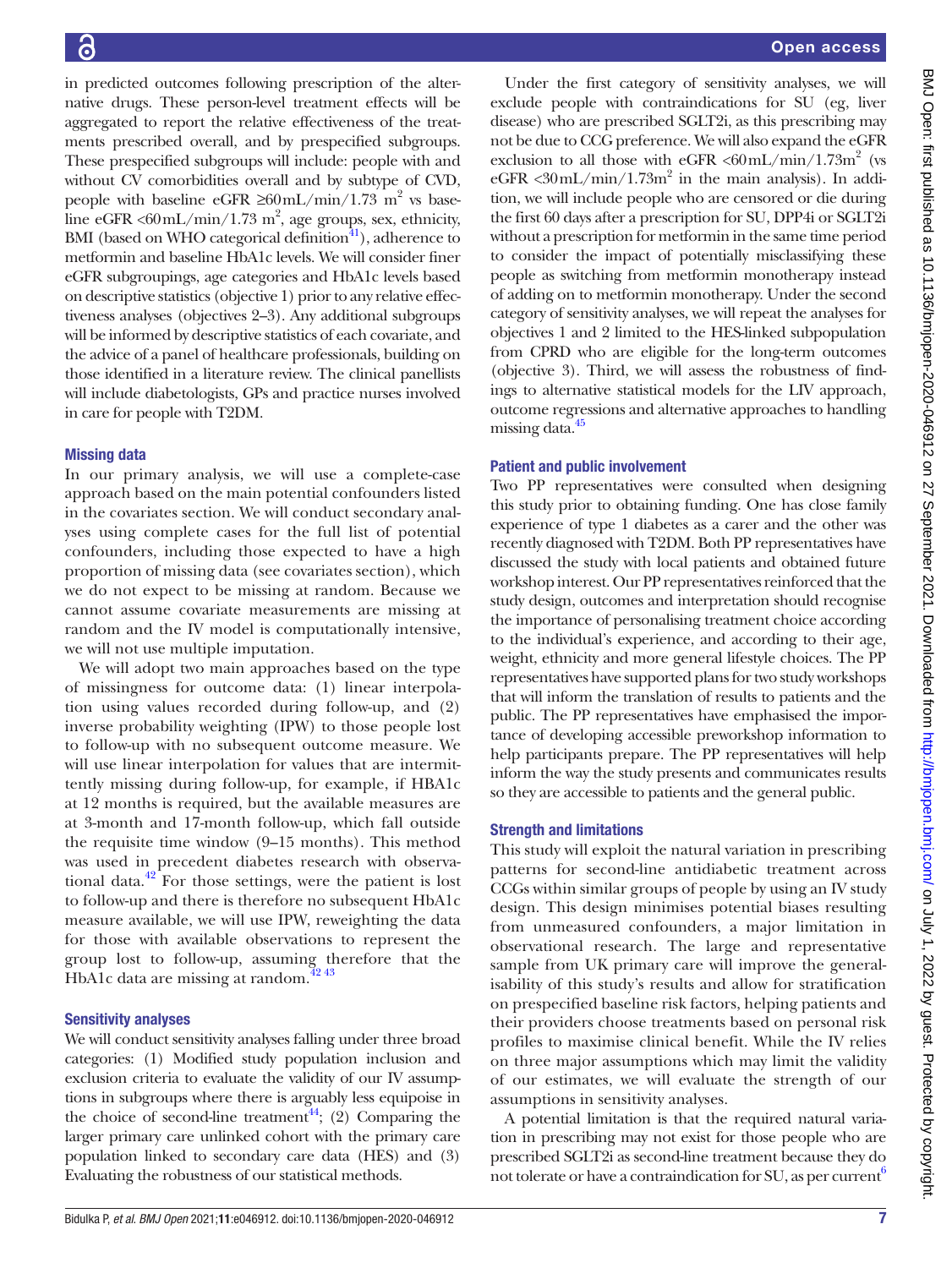NICE guidelines.<sup>[3](#page-8-32)</sup> We will investigate this potential source of bias by undertaking a sensitivity analysis excluding those in the SGLT2i exposure group with contraindications for SU. In addition, our study may be susceptible to non-differential outcome misclassification, as we are unable to link our data to additional audit datasets with more detailed outcome information (eg, laboratory tests) such as the Myocardial Ischaemia National Audit Project (MINAP).[46](#page-8-33) However, a previous study shows that the majority of MINAP acute MI events in the general England and Wales populations are also recorded in CPRD and HES.<sup>47</sup>

# Future work

The results of this study will be used in future research which aims to predict long term outcomes and associated costs to the NHS beyond this study's maximum follow-up. To do this, we will adapt a diabetes microsimulation model developed using observational data from the United States Veterans' Affairs database<sup>48</sup> to the UK setting. We will use a personalised approach to second-line treatment by using the estimates of relative effectiveness within the subgroup analyses in this study. We will publish the analysis plan for this work separately.

# Ethics and dissemination

#### **Ethics**

This study will be based in part on data from the CPRD obtained under licence from the UK Medicines and Healthcare products Regulatory Agency. The data are provided by patients and collected by the NHS as part of their care and support. The interpretation and conclusions contained in this protocol are those of the authors alone. The study was approved by the Independent Scientific Advisory Committee (approval number 20-064) and the London School of Hygiene & Tropical Medicine Research Ethics Committee (reference number 21395). GPs have opted-in to contributing data to the CPRD, while individuals registered at these GPs may opt-out. Individual-level consent was not necessary since these data are deidentified.

# Dissemination/outputs

This study's outputs will be designed in collaboration with our expert advisory panel and PP representatives to help ensure this study can inform future clinical guidelines and care for people with T2DM. Results will be published open-access in peer-reviewed journals and presented at scientific conferences. Additional emphasis will be placed on the implementation of advanced quantitative methods in this study, which will provide general guidance for future studies on how the overall approach of combining these methods with routinely available electronic health data can provide insights to inform person-level care. We will provide recommendations via the Academic Health Sciences Networks to commissioners and T2DM care providers on how to target second-line antidiabetic treatment to individuals and patient groups.

Data visualisations of key results and lay summaries will also be published on this website as a resource to be shared with key stakeholders and as accessible information for the general public.

#### Author affiliations

<sup>1</sup>Department of Non-Communicable Disease Epidemiology, London School of Hygiene and Tropical Medicine, London, UK

<sup>2</sup>Department of Health Services Research and Policy, London School of Hygiene and Tropical Medicine, London, UK

<sup>3</sup>The Comparative Health Outcomes, Policy & Economics (CHOICE) Institute, University of Washington School of Pharmacy, Seattle, Washington, USA 4 Personalized Healthcare Data Science, Roche Products Limited, Welwyn Garden City, UK

5 Centre for Longitudinal Studies, University College London, London, UK <sup>6</sup> Patient Research Champion Team, National Institute for Health Research, Twickenham, UK

<sup>7</sup> Diabetes Trials Unit, The Oxford Centre for Diabetes, Endocrinology and Metabolism, University of Oxford, Oxford, UK

8 Diabetes Research Centre, University of Leicester, Leicester, UK

Acknowledgements KK is supported by the National Institute for Health Research (NIHR) Applied Research Collaboration East Midlands (ARC EM) and the NIHR Leicester Biomedical Research Centre (BRC).

Contributors PB and RG drafted the manuscript. SO'N, AB, SW, RJS, PC, AB, AIA, KK, LAT, LS and IJD assisted in the revision of the draft paper. Each of the authors has approved the final version of the manuscript for submission.

Funding This work was supported by National Institutes of Health Research (NIHR) grant number NIHR128490.

Disclaimer The views expressed are those of the author(s) and not necessarily those of the NIHR, NHS or the Department of Health and Social Care.

Competing interests PB, SO'N, AB, RJS, PC, LAT and LS have nothing to declare. SW is employed by Roche and holds stock in Roche. AB is an economic advisor on DiRECT trial with ongoing responsibility for economic analysis during long-term follow-up phase, and has also acted as consultant to GlaxoSmithKline, Merck, Novo Nordisk and Boehringer Ingelheim in relation to their diabetes products. AIA receives salary from the National Institute for Health Research (NIHR) via the University of Oxford and Addenbrooke's Hospital, and also chairs an NICE technology appraisal committee, is a member of Diabetes UK, and manages people whose salaries are partially funded by completed trials involving sitagliptin and exenatide and an ongoing trial of empagliflozin. KK has acted as a consultant, speaker or received grants for investigator-initiated studies for Novartis, Novo Nordisk, Sanofi-Aventis, Lilly and Merck Sharp & Dohme, Boehringer Ingelheim, Bayer, Berlin-Chemie AG/Menarini Group, Janssen, and Napp. IJD holds an unrestricted research grant from GSK and holds shares in GSK. RG sits on the NIHR commissioning committee.

Patient and public involvement Patients and/or the public were involved in the design, or conduct, or reporting, or dissemination plans of this research. Refer to the Methods section for further details.

Patient consent for publication Not applicable.

Provenance and peer review Not commissioned; externally peer reviewed.

Open access This is an open access article distributed in accordance with the Creative Commons Attribution 4.0 Unported (CC BY 4.0) license, which permits others to copy, redistribute, remix, transform and build upon this work for any purpose, provided the original work is properly cited, a link to the licence is given, and indication of whether changes were made. See: [https://creativecommons.org/](https://creativecommons.org/licenses/by/4.0/) [licenses/by/4.0/](https://creativecommons.org/licenses/by/4.0/).

#### ORCID iDs

Patrick Bidulka<http://orcid.org/0000-0001-7644-2030> Richard J Silverwood<http://orcid.org/0000-0002-2744-1194>

# **REFERENCES**

<span id="page-7-0"></span>1 NICE. NG28: type 2 diabetes in adults: management, 2015. Available:<https://www.nice.org.uk/guidance/ng28>